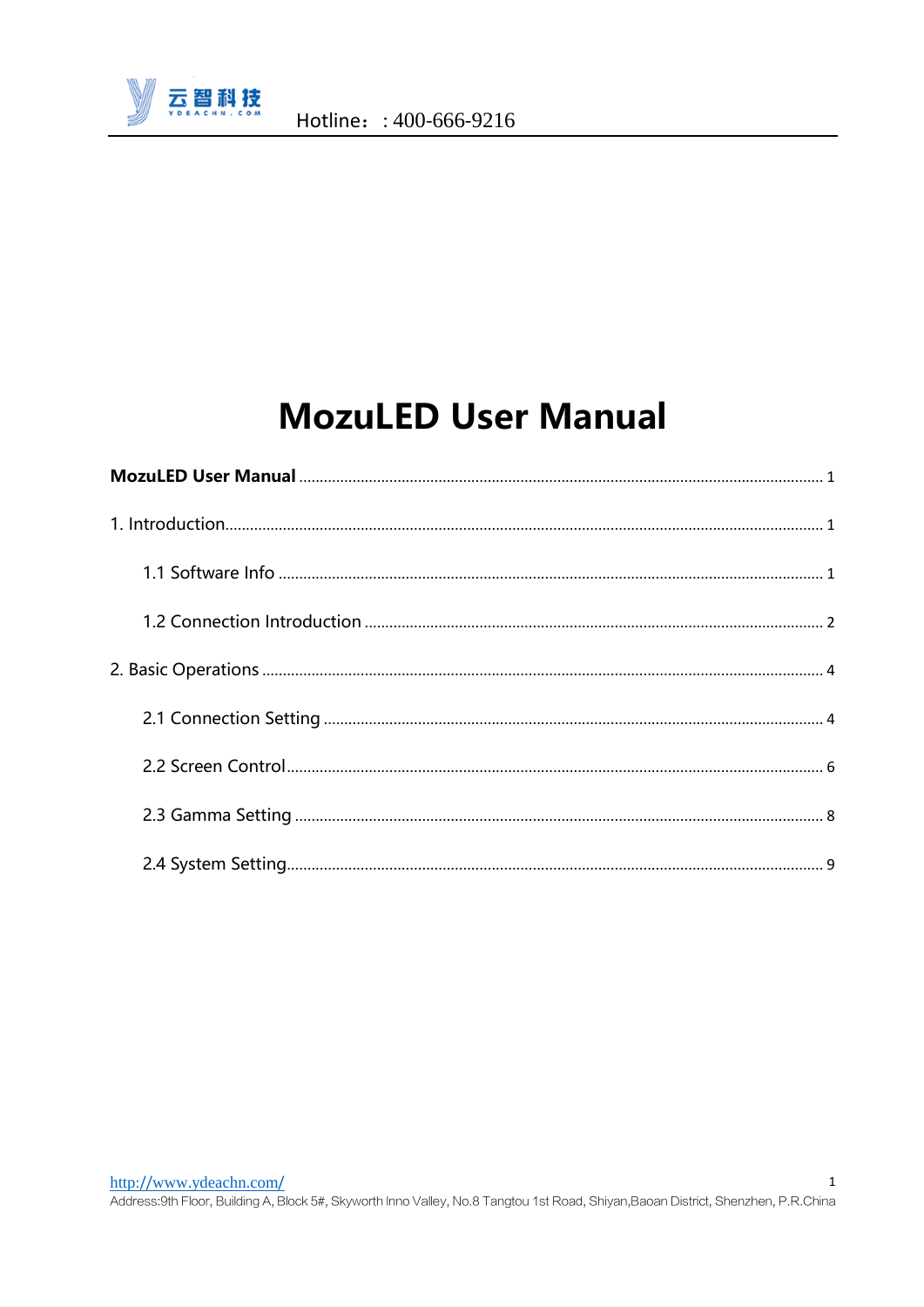

### <span id="page-1-0"></span>**1. Introduction**

This software mainly via connecting Mozu LED-screen, Mdea and T2.0 dispenser form a controlling system. It includes Connection Setting, Screen Control and System Setting. After installation, open it and you will see the main interface as follows:

| Connectio<br>n Setting    | <b>Screen</b><br>Control | System<br><b>Setting</b> |
|---------------------------|--------------------------|--------------------------|
| Screen Size:              |                          |                          |
| $x$ :48<br>Screen Number: | Y: 48                    |                          |
| x:2                       | Y:2                      |                          |
| Direction:                |                          | 04.From bottom           |
|                           |                          |                          |
|                           |                          |                          |
|                           |                          |                          |
|                           |                          |                          |
|                           | Send                     |                          |

### <span id="page-1-1"></span>**1.1 Software Info**

### The version and detailed information introduction of this software.

http://www.[ydeachn](http://www.ydeachn.com/).com/ Address:9th Floor, Building A, Block 5#, Skyworth lnno Valley, No.8 Tangtou 1st Road, Shiyan,Baoan District, Shenzhen, P.R.China 1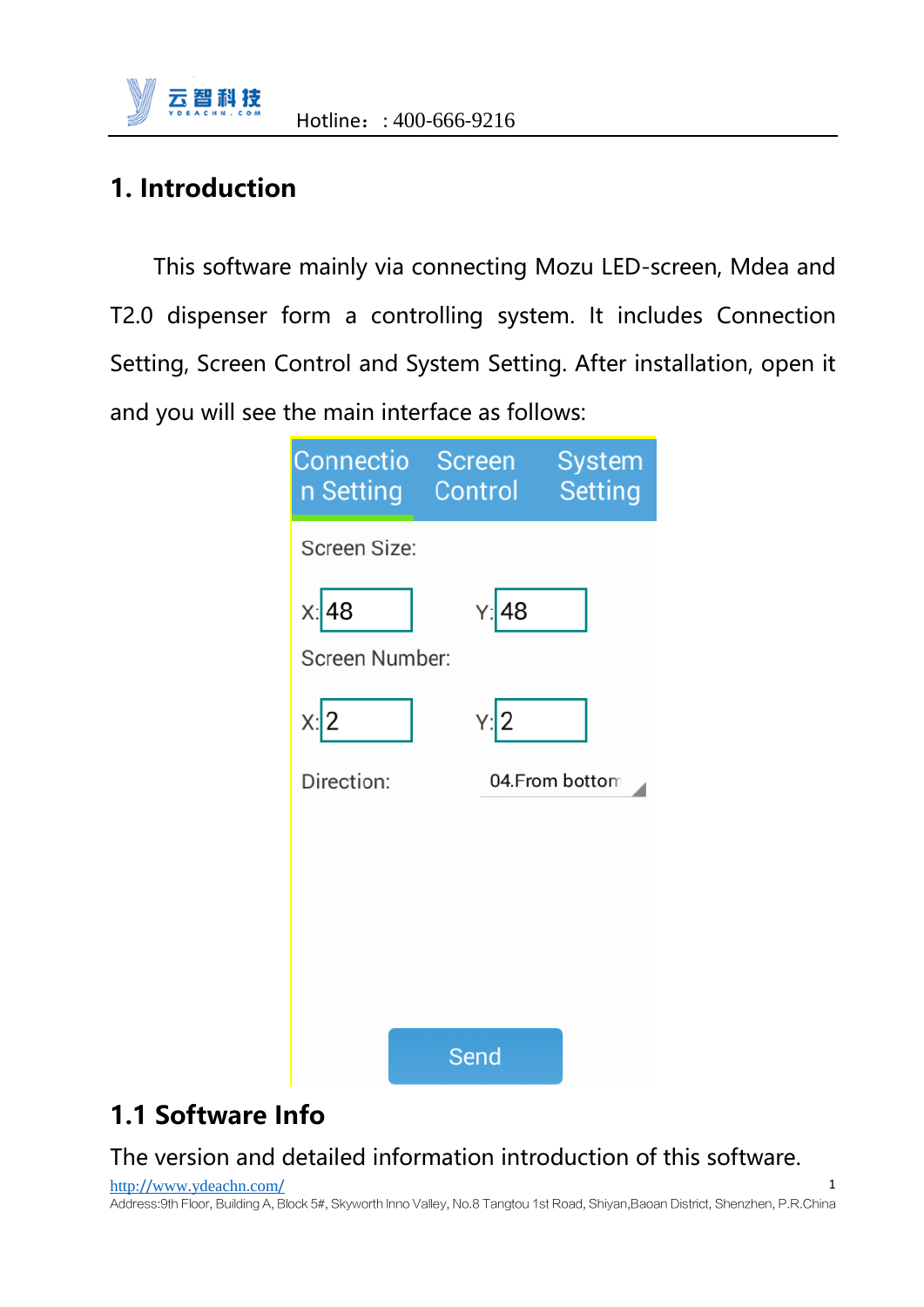

#### Hotline: : 400-666-9216



### <span id="page-2-0"></span>**1.2 Connection Introduction**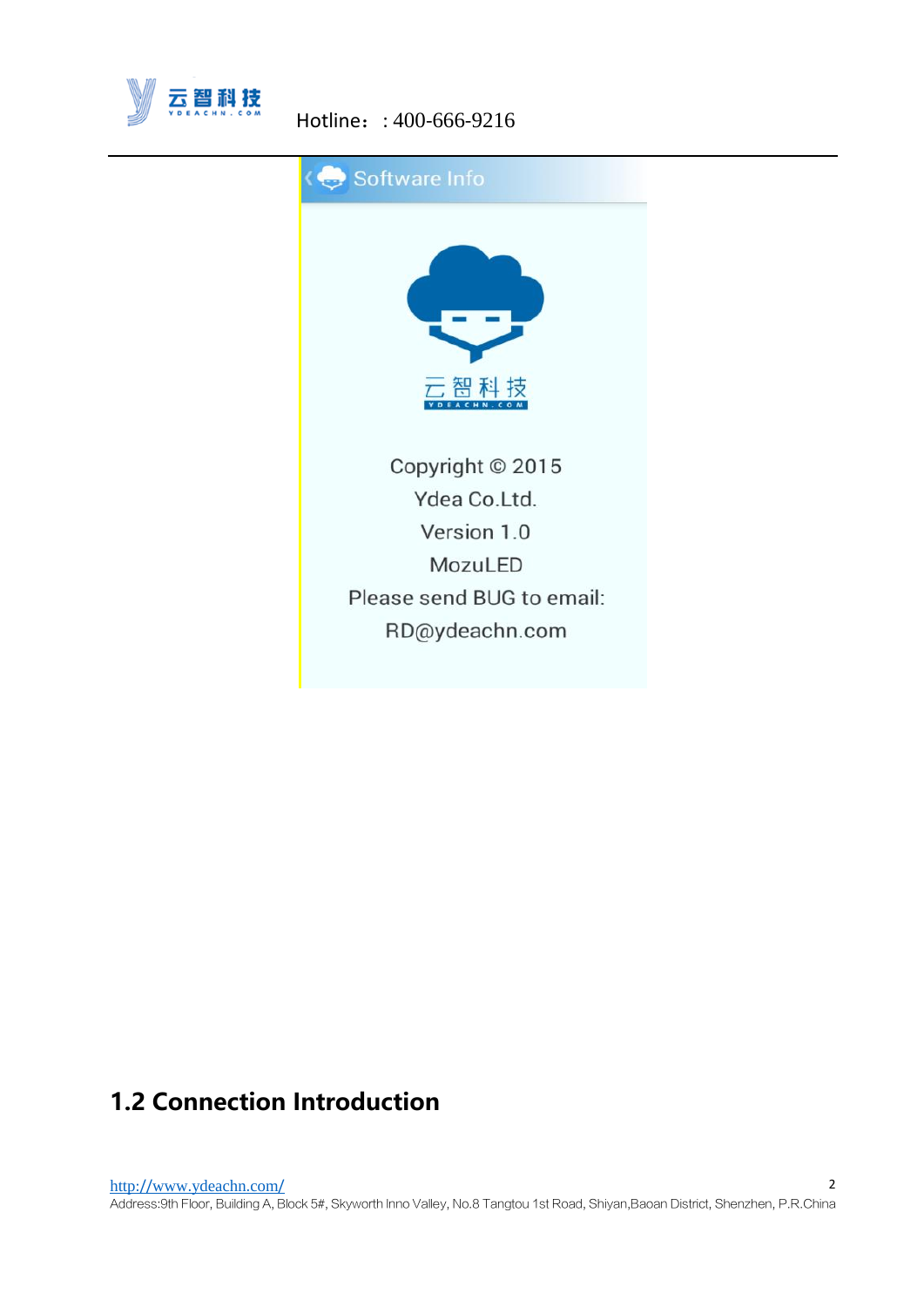

**①**First, keep the studio software of Mdea working normally before using.

**②**Second, make sure the software of the phone and Mdea connect to the same network or are both in Mdea's hotspot. Then use the MozuLED software to control the screen.

**③**Finally, use the phone or tablet to set up some basic parameters by MozuLED software.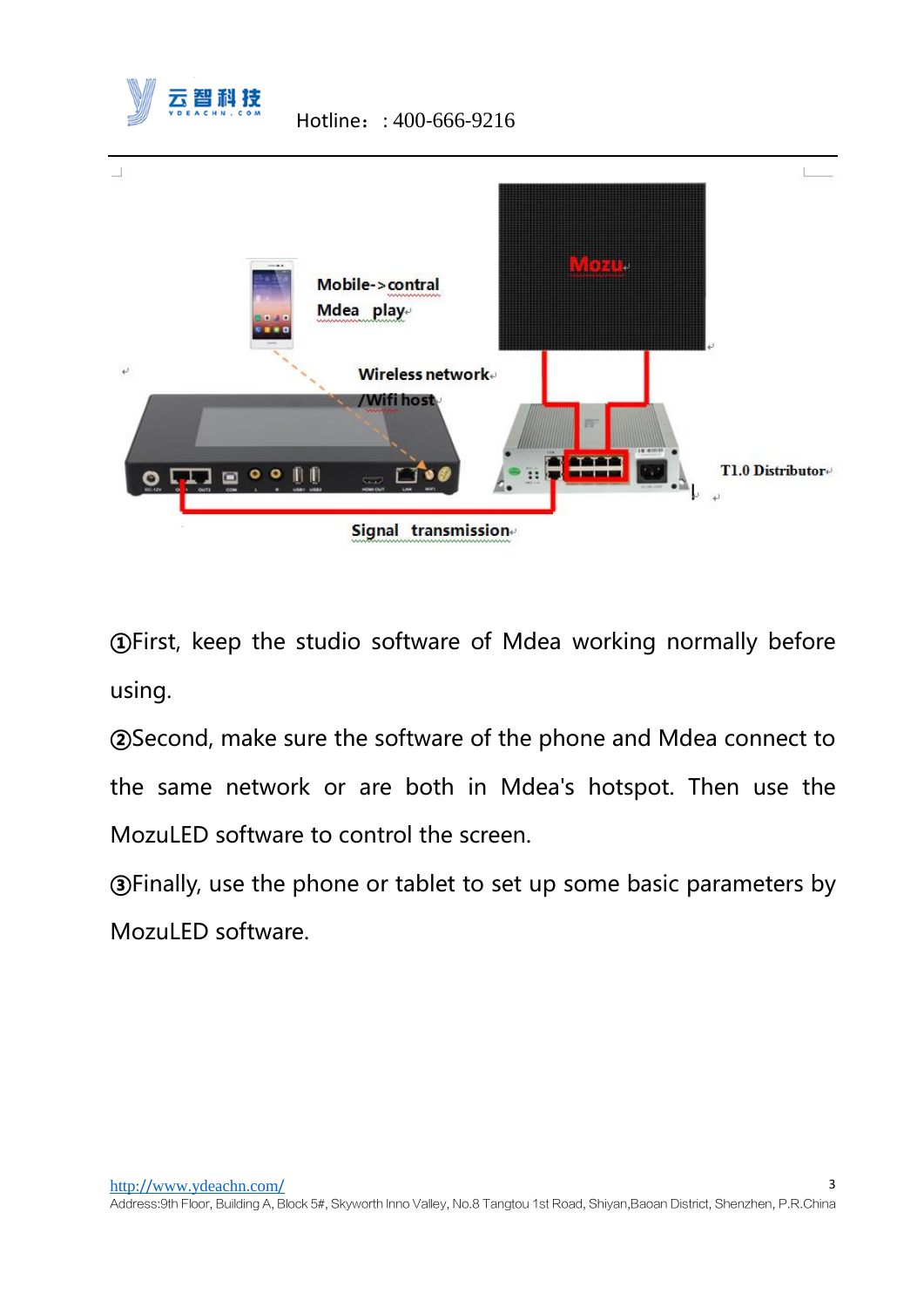

### <span id="page-4-0"></span>**2. Basic Operations**

### <span id="page-4-1"></span>**2.1 Connection Setting**

With simple setting on the interface, you can achieve the normal and regular display of the splicing screen. Main parameter setting is showed as follows:



**①** Screen size: Setting the size of the smallest splicing unit of the entire screen, X represents a unit of width, and Y represents a unit of height.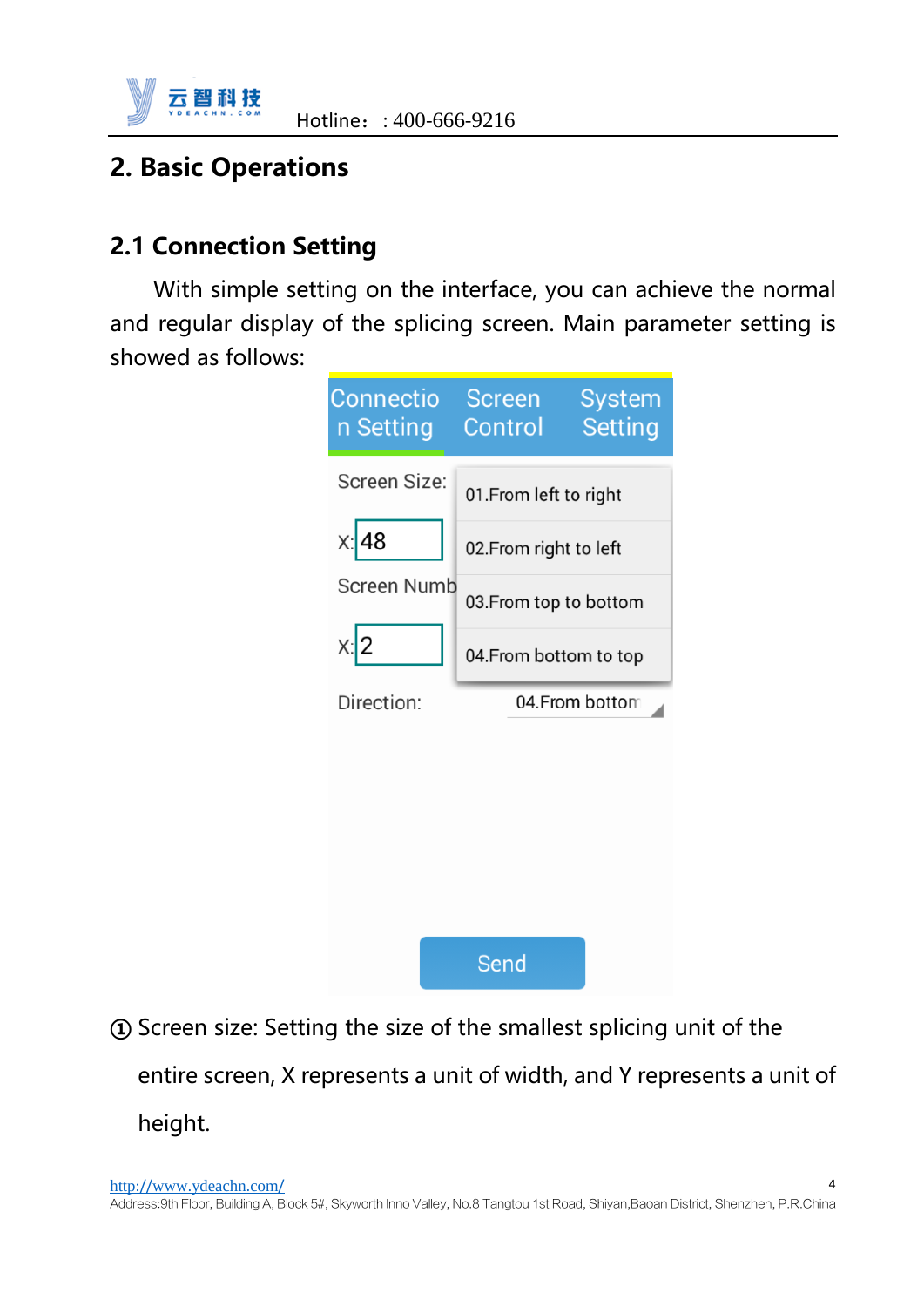**②** Screen quantity: The entire screen is composed of many smallest splicing units. X is the number of blocks in the width direction of the smallest splicing units. Y is the number of blocks in the height direction of the smallest splicing units.

Transmission direction: There are four basic connected models, including from left to right, right to left, top to bottom and bottom to top. You can select one according to the corresponding connected sequence of the connected screen.

**③** Send: After the setting above, click the "Send" button to send all setup data to the device.

#### **Note:**

1.A single network port of Mdea has a load of 1024 \* 600. The dispenser will automatically calculate the corresponding pattern according to the rows of the screens. The corresponding patterns include 32\*1920, 64\*960,

128\*480,256\*240,512\*120, 1024\*60. A single network port of the dispenser can load of a row or a column of screen, at the same time it will calculate all addresses of parameter automatically according to the automatic clockwise move regular. 2.When select the direction from left to right or from right to left, the number of Y on behalf of the corresponding port of dispenser, the number of X represents the loading screen quantity of the dispenser. When select the direction from top to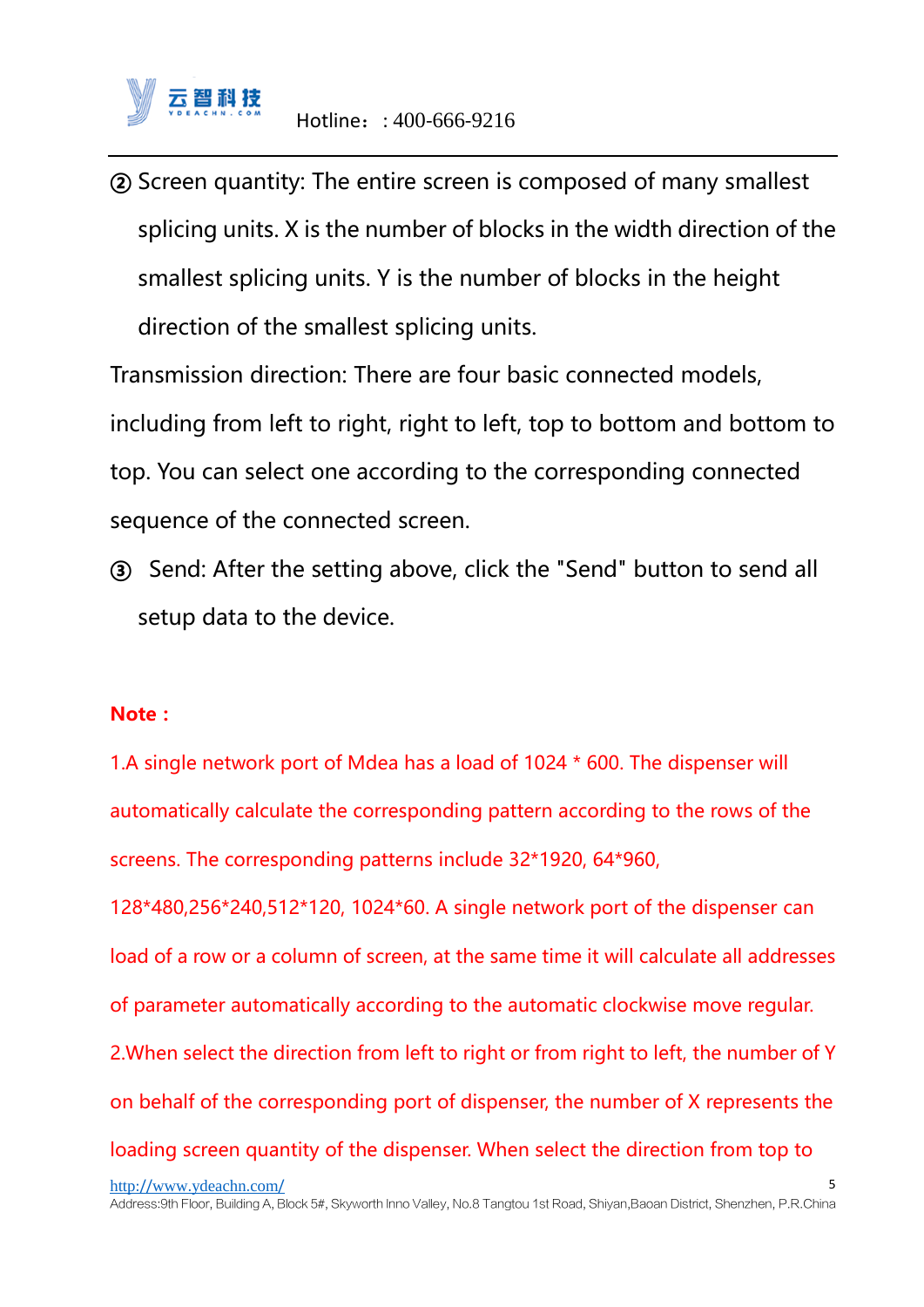

bottom or from bottom to top, the number of X is on behalf of the corresponding port of dispenser, the number of Y represents the loading screen quantity of the dispenser.

3.When two dispensers cascade, if selecting the direction is from left to right or from right to left, Y is on half of the corresponding port of dispenser. if selecting the direction is from bottom to top or from top to bottom, X is on half of the corresponding port of dispenser, where 1 to 8 represent the first dispenser and 9 to 16 represent the second dispenser and so on. For example, choosing from left to right, if the value of Y is 10,1~8 represent the first 8 ports of the first dispenser, and 9 and 10 represent the first two ports of the second dispense.

4.All the parameters set up above are saved in the dispenser. You should resend the parameters when the dispenser has been replaced.

5.When sent failed, close the studio software first. Reopen and connect, then you can resend the parameters.

### <span id="page-6-0"></span>**2.2 Screen Control**

This interface is primarily for adjusting the brightness and color temperature adjustment of display screen. The detailed parameters show as follows: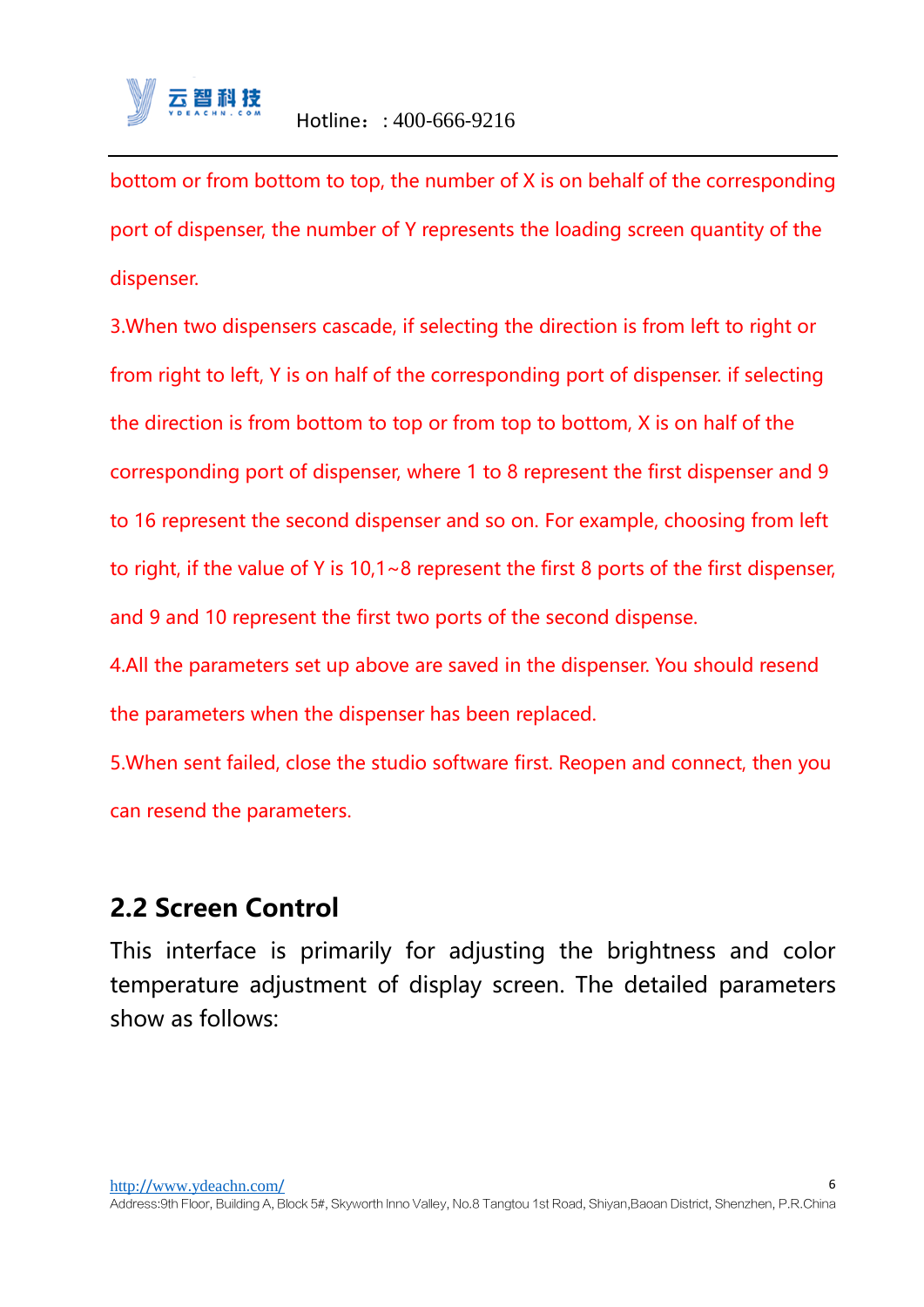



 $(1)$  Brightness: Set the adjustment value of overall screen brightness to be ranged from 0 to 255.

②Electricity: With range from 0 to 255, in order to achieve the effect of low light & higher gray, adjust the current value to control brightness. Such a function

requires the driver IC to support the current gain.

- $(3)$  Red: Adjust the color temperature value to be ranged from 0 to 255.
- $(4)$  Green: Adjust the color temperature value to be ranged from 0-255.

 $(5)$ Blue: Adjust the color temperature value to be ranged from 0 to 255.

⑥Close: This switch is used to control the switch status between black screen and

the normal screen.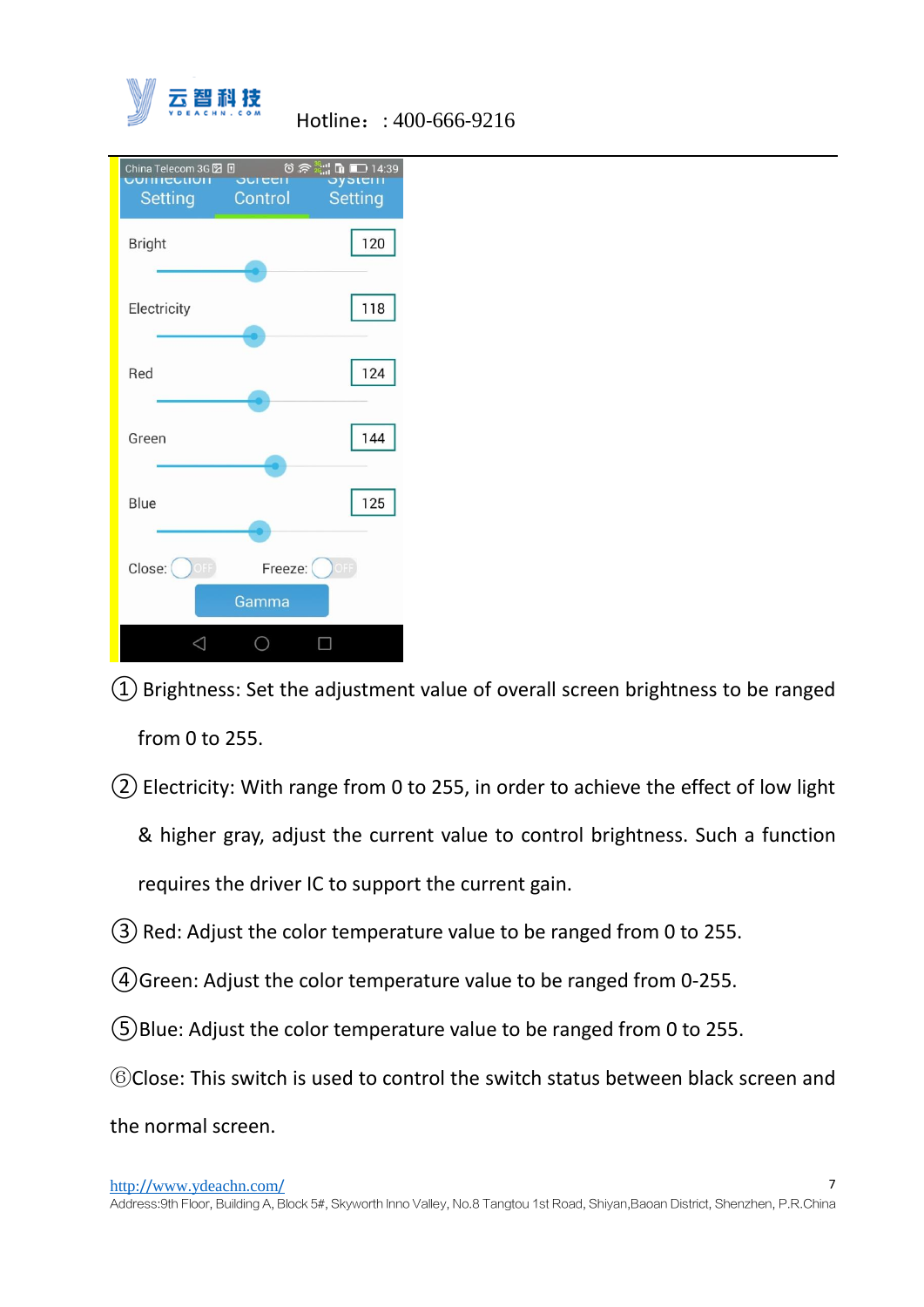

⑦ Freeze: This switch is used to control the switch status between the unconverted image and the normal state.

## <span id="page-8-0"></span>**2.3 Gamma Setting**

Clicking this button will appears the following screen:

| Connectio Screen System<br>n Setting Control Setting                                  |                |                |                |   |  |  |
|---------------------------------------------------------------------------------------|----------------|----------------|----------------|---|--|--|
|                                                                                       | Gamma          |                |                |   |  |  |
| Gray level: $14$ Bit $\blacksquare$ Linear<br>Max: 16383<br>Min: $1$<br>2.8<br>Gamma: |                |                |                |   |  |  |
|                                                                                       | No.            |                | Red Green Blue |   |  |  |
|                                                                                       | 0              | 0              | 0              | 0 |  |  |
|                                                                                       | 1              | 1              | 1              | 1 |  |  |
|                                                                                       | $\overline{2}$ | $\overline{2}$ | $\overline{2}$ | 2 |  |  |
|                                                                                       | 3              | 3              | 3              | 3 |  |  |
|                                                                                       | Update         |                | Send           |   |  |  |
| Gamma                                                                                 |                |                |                |   |  |  |

- **①** Gray level: Value range from 8-16 Bit.
- **②** Min: Set the min value between 0-255.
- **③** Max: Select any value in gray level to be the max value.
- **④** Linear: Whether chose linear change or not.

http://www.[ydeachn](http://www.ydeachn.com/).com/ Address:9th Floor, Building A, Block 5#, Skyworth lnno Valley, No.8 Tangtou 1st Road, Shiyan,Baoan District, Shenzhen, P.R.China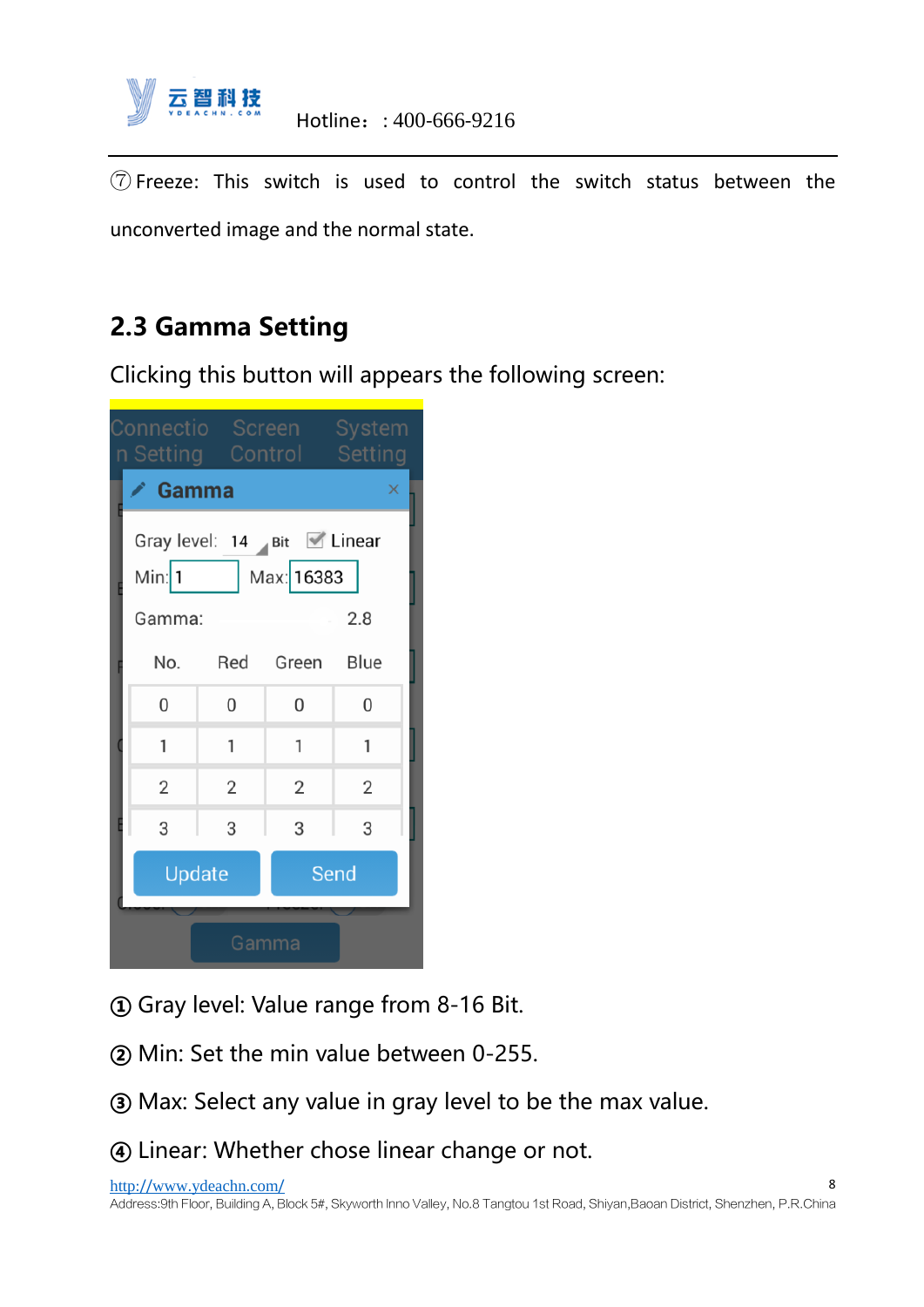

- **⑤** Gamma: Setting gradient of Gamma curve, drag from left or right.
- **⑥** Update: Click this button to refresh parameters.
- **⑦** Send: Click this button to send a finished Gamma table to the device.

Note: In this operation interface, except setting of Gamma needs to click "Send", the other settings are transmitted automatically.

### <span id="page-9-0"></span>**2.4 System Setting**

This interface is mainly about some auxiliary functions setting, which will be updated soon.